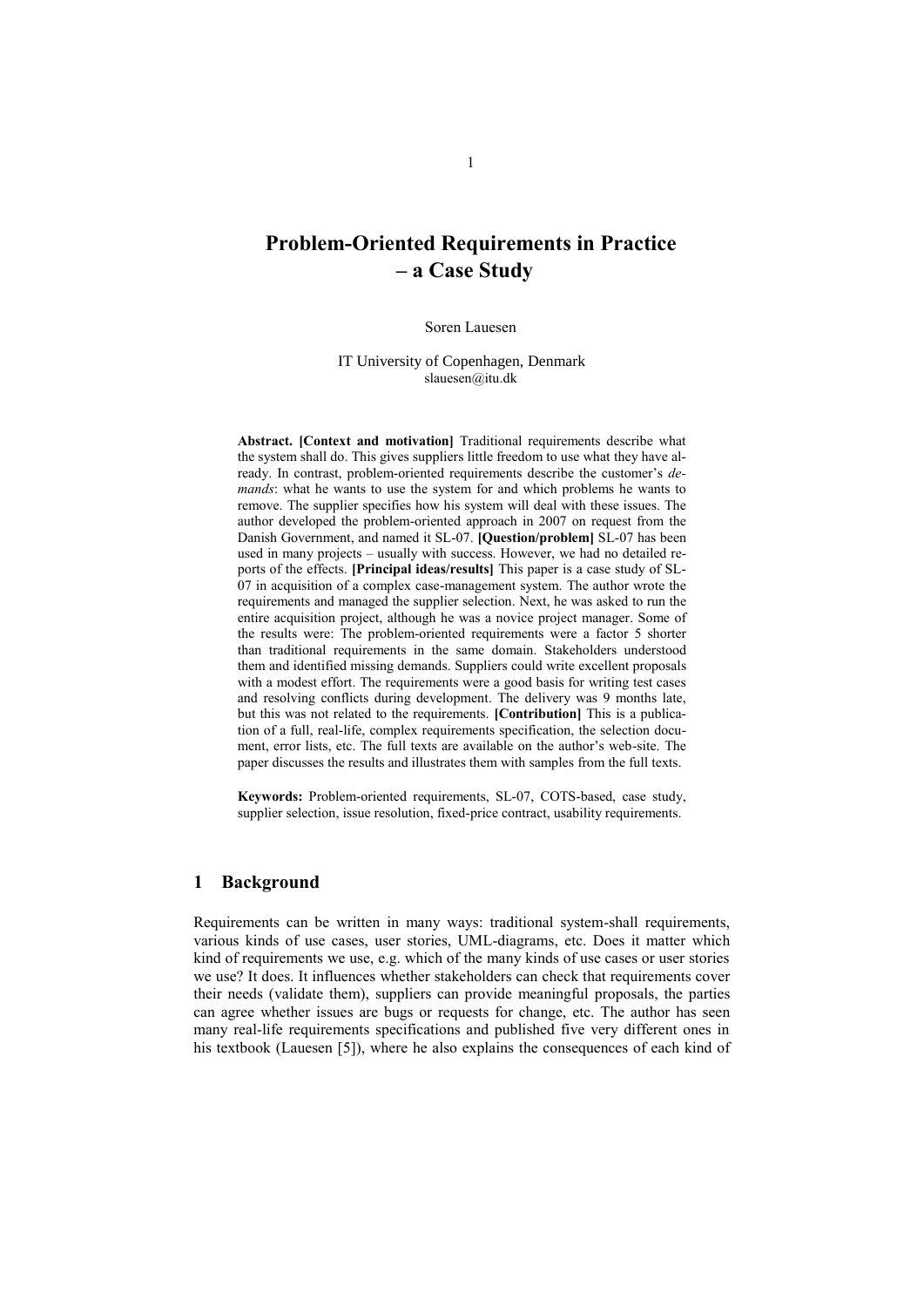requirements. Some of the consequences have been disastrous, such as losing a business opportunity of 100 M\$ because of traditional system-shall-requirements.

What does research say about the way we write requirements? Amazingly very little. Publications rarely provide examples of real-life requirements, and how they worked in practice. Many papers have statistics and general discussions of requirements (e.g. Nurmuliani et al. [13] about requirements volatility), but the reader wonders what the real requirements looked like. As another example Bruijn and Dekkers [1] investigated how many requirements in a specific project were ambiguous and how many of them actually caused problems. However, we don't see any of the requirements, not even the one that caused serious problems. Maiden and Ncube [11] wrote about acquisition of a COTS system and gave advice on how to do it better. Here too, we don't see any requirements. Even in textbooks about requirements, we rarely see real requirements. The focus is on the requirements processes. Exceptions are Robertson and Robertson [15], who illustrate all kinds of requirements with tiny pieces, primarily from a road de-icing system, Kotonya and Sommerville [4], who show tiny pieces from a university library system, and Cockburn [2], who shows examples of many kinds of use cases. None of them show a full, real requirements specification or substantial parts of one, nor the supplier's proposal or reports of how the requirements worked in practice.

In 2007, the author published Requirements SL-07, an exemplary requirements specification for an electronic health record system with a guide booklet. It covered all kinds of requirements in a problem-oriented way: we don't specify what the system shall do, but what the user will use it for. The Danish government had requested it as part of their standard contract for software acquisitions, K02. Analysts can download it, replace irrelevant requirements with their own and reuse large parts.

SL-07 was intended for software acquisitions where large parts existed already (COTS). However, SL-07 proved equally useful for other kinds of projects, such as product development or agile in-house development.

In this paper, we show how SL-07 was used in a real-life project: acquisition of a COTS-based system for complex case management. We show how the spec developed, how the suppliers reacted, how we selected the winner, how issues were resolved during development, and why the project was 9 months late. You can download the full specification with the supplier's proposal, the selection document, the list of errors/issues, the test script, etc. from the author's web-site:

<http://www.itu.dk/people/slauesen/Y-foundation.html>

#### **Method**

This is a report of a real project. The project was not action research, nor planned to be part of any research. As a consultant, the author had helped many customers with requirements, but left project management and acquisition to the customer. The Y-Foundation project started in the same way, but developed into the author being also the project manager. Later he got permission to anonymize and publish papers from the project. This paper is based on 795 emails, other existing documents, discussions and meetings that the author participated in. In addition, the author later contacted the new foundation secretary and the supplier to get their view on the system after more than two years of use. The documents have been translated from Danish and anonymized.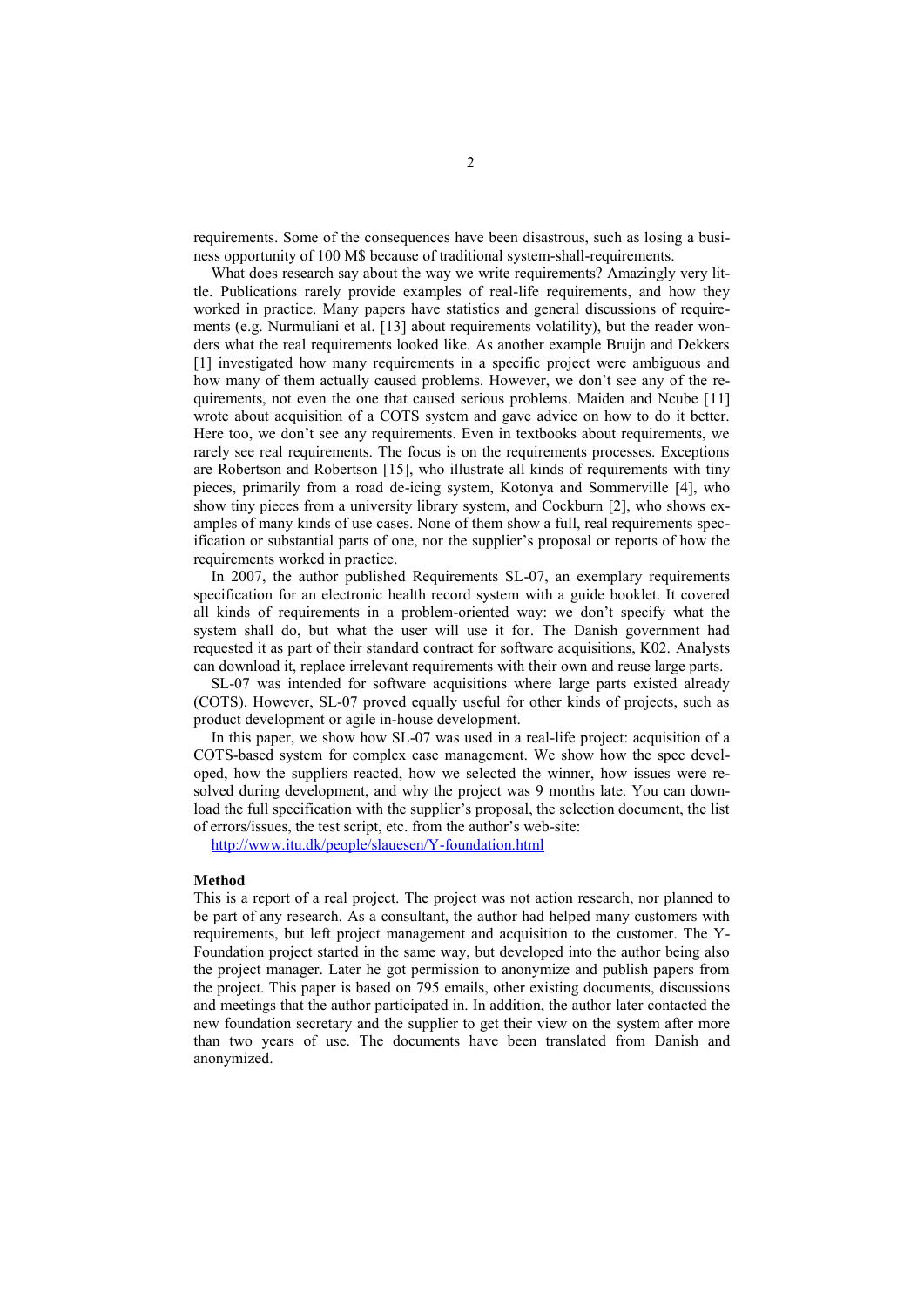There is an obvious validity threat since the author reports about a project where he had a significant influence. The threat is reduced by giving the reader access to the original documents, which were shared with stakeholders and suppliers. However, it has not been possible to anonymize the emails.

# **2 The Y-Foundation Case**

Twice a year the Danish Y-Foundation (synonym) receives around 300 applications and gives grants to some of them. There are two grant areas: Engineering and Medical. The Foundation has two full-time employees (a secretary and the CEO) and two part-time (an accountant and a web-editor). The board of the Foundation has four members - two business members and two domain experts, one in engineering and one in medicine. All board members look at all the applications. At a board meeting, the board decides which applications to grant. Next, it is a clerical task to send accepts or rejects to the applicants, pay grants and receive final reports.

The entire process was manual. The applications were paper documents. They circulated between the board members prior to the board meeting. The secretary maintained a spreadsheet that gave an overview of the applications.

In January 2013, the foundation decided to acquire a grant management system and a new CMS on a fixed-price contract. Applicants would upload grant applications on the foundation's web site. The board members would in parallel look at the applications and see the other board member's ratings. At the board meeting, they might modify their rating, and the other board members would see it live. After the meeting, the secretary would send bulk emails to applicants; handle payment of grants; remind applicants to send a final report, etc.

The foundation contracted with the author to write the requirements, later to handle also supplier selection, and finally to be the project manager (PM) of the entire project. He wrote and maintained the requirements based on the problem-oriented requirements in the SL-07 template [7]. Most of the system existed already. The new parts were developed in an agile way. The system was deployed March 2014 with several open issues and completed October 2014, nine months late.

## **3 Problem-Oriented Requirements and SL-07**

Jackson [3] distinguished between the problem space (outside the computer system) and the solution space (inside the system). He pointed out that requirements should describe the problem domain, leaving the solution domain to the developers. However, it wasn't clear where the boundary - the user interface - belonged.

When we use the term *problem-oriented requirements*, we don't specify the user interface. It is part of the solution space. The developer/supplier has to provide it. We describe not only functional requirements in a problem-oriented way, but also usability, security, documentation, phasing out, etc.

Here is an example of problem-oriented requirements from the Y-Foundation. It is the requirements for how to support the board members during the board meeting.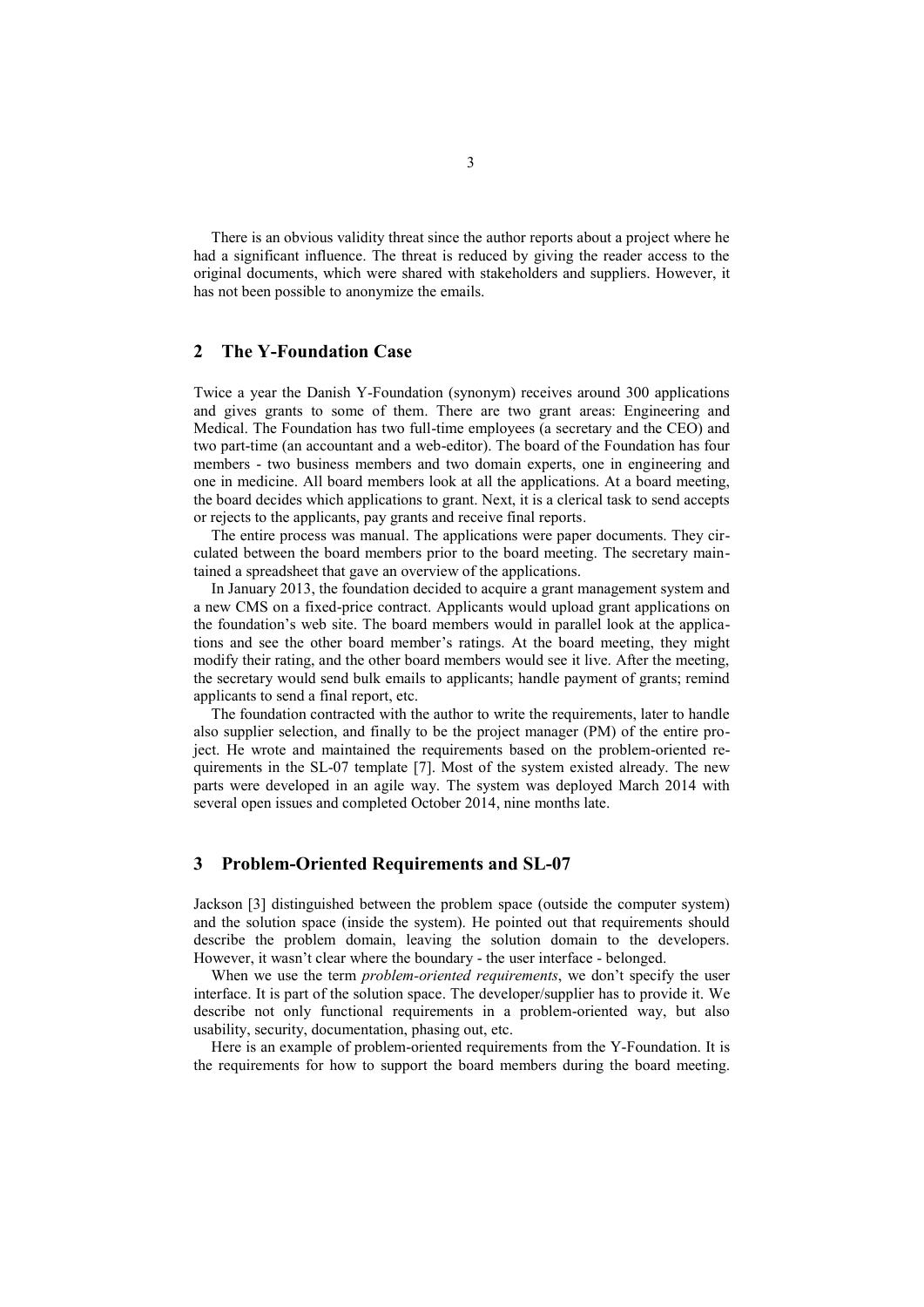From the board member's point of view, discussion of applications during the meeting is one task, carried out without essential interruptions. At first sight, a task description looks like a typical use case, but it is profoundly different:

#### **Task C21. During the board meeting**

This task describes what a board member does with the grant applications during the meeting.

**Start:** When discussion of the applications starts.<br> **End:** When all applications have been discussed

**End:** When all applications have been discussed for now.<br>**Frequency:** Twice a year.

Twice a year.

**Users:** Board members. The four board members and the secretary look at the applications at the same time and note their own comments directly in the system. See also access rights in H1.

| Subtasks:                                                                                                                                                                                   | <i>Proposed</i> solution:                                                                                                                                                                                                                         | Code: |
|---------------------------------------------------------------------------------------------------------------------------------------------------------------------------------------------|---------------------------------------------------------------------------------------------------------------------------------------------------------------------------------------------------------------------------------------------------|-------|
| 1. Look at each application. See what the other<br>board members mean, preferably live as soon<br>as they have indicated something. Look at<br>the full application and attached documents. | As task C20. [C20 shows the<br>proposed screen with a list of<br>applications, each with a traffic<br>light for each board member]<br>The system updates the list of<br>applications without the board<br>members having to click a<br>"refresh". |       |
| 2. Record your conclusion and your private<br>comments.                                                                                                                                     | As task C20.                                                                                                                                                                                                                                      |       |
| Maybe record the joint conclusion.                                                                                                                                                          | As task C20.                                                                                                                                                                                                                                      |       |

The text before the table is not requirements, but assumptions the supplier can make and the context in which the task is carried out. The requirements are in the table. In this case there are three requirements, each of them being a subtask of the full task. Column one shows the user's demand, what he wants to do. Column 2 may initially show the customer's idea of a possible solution, later the supplier's proposed solution. In the real document, the proposed solution is in red, here shown also in italics. Column three (the code column) is for assessment, reference to test cases, etc.

The subtasks can be repeated and carried out in almost any sequence. The user decides. A subtask could also be a problem the user has today. We might have written this "problem subtask":

| 1p. Problem. Today you cannot see | The system updates the list of applica- |  |
|-----------------------------------|-----------------------------------------|--|
| what the other board members      | tions without the board members         |  |
| mean. You have to wait and hear.  | having to click a "refresh".            |  |

Notice that the task doesn't describe an interaction between user and system. It describes what the user wants to achieve. The requirement is that the system supports it. We have shown experimentally that tasks perform much better than use cases in many ways, for instance in their ability to deal with the business-critical needs of the customer (Lauesen and Kuhail [6]).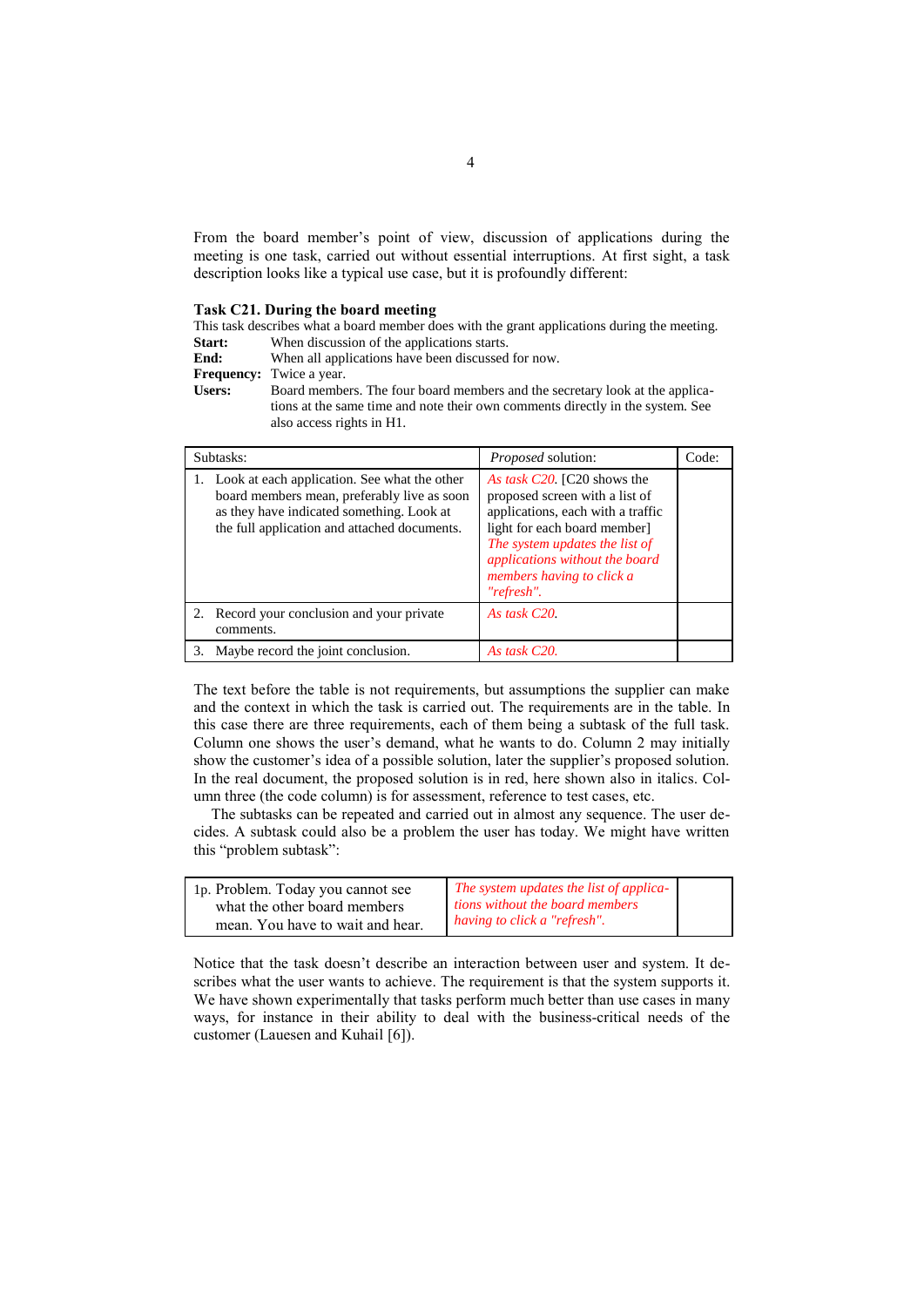User stories have become widely used. We might translate each task step to a user story. Using Lucassen [9] as a guide, step 2 would become this user story:

*As a board member, I want to see the application's traffic lights, so that I can record my conclusion and my private comments.*

The traffic lights have now become requirements. In the task version, the traffic lights are potential solutions. This makes user stories less suited for COTS-based systems where most of the system exists already. An existing system might not use traffic lights at all, yet provide a good solution. If we replace all the task steps with user stories, we have defined a solution: a rather detailed description of the functions on the user interface. However, we cannot go the other way from user stories to task descriptions, because we have lost information about the larger context in which these user stories take place. It will for instance be hard to see which user stories should be

### Table 1. The Y-Foundation requirements

#### **Contents**

| A. Background and overall solution 3                                                                                                                                                                                                 |
|--------------------------------------------------------------------------------------------------------------------------------------------------------------------------------------------------------------------------------------|
| A1. Background and vision3                                                                                                                                                                                                           |
|                                                                                                                                                                                                                                      |
|                                                                                                                                                                                                                                      |
|                                                                                                                                                                                                                                      |
| B1. Visions about the future work flow6                                                                                                                                                                                              |
|                                                                                                                                                                                                                                      |
| B3. Early proof of concept7                                                                                                                                                                                                          |
| B4. Minimum requirements 7                                                                                                                                                                                                           |
|                                                                                                                                                                                                                                      |
|                                                                                                                                                                                                                                      |
| Work area 1: Grant management8                                                                                                                                                                                                       |
| C10. Handle a request about a grant                                                                                                                                                                                                  |
|                                                                                                                                                                                                                                      |
| C11. Prepare board meeting11                                                                                                                                                                                                         |
| C12. During the board meeting 11                                                                                                                                                                                                     |
| C13. Carry out the decisions  12                                                                                                                                                                                                     |
|                                                                                                                                                                                                                                      |
| Work area 2: The board 14                                                                                                                                                                                                            |
| C20. Assess applications before the                                                                                                                                                                                                  |
|                                                                                                                                                                                                                                      |
| C21. During the board meeting  16                                                                                                                                                                                                    |
| C22. After the board meeting  16                                                                                                                                                                                                     |
| Work area 3: Web editor  17                                                                                                                                                                                                          |
| C30. Edit the customer's web-site  17                                                                                                                                                                                                |
| C31. Publish selected projects19                                                                                                                                                                                                     |
| Work area 4: Applicants and the public20                                                                                                                                                                                             |
| C40. Visit the Y-foundation's web-site  20                                                                                                                                                                                           |
|                                                                                                                                                                                                                                      |
|                                                                                                                                                                                                                                      |
| D0. Common fields 22                                                                                                                                                                                                                 |
| D1. ApplicationRound 22                                                                                                                                                                                                              |
|                                                                                                                                                                                                                                      |
|                                                                                                                                                                                                                                      |
|                                                                                                                                                                                                                                      |
| D5. ApplicationRole 25                                                                                                                                                                                                               |
|                                                                                                                                                                                                                                      |
| <u> 1989 - Johann Stoff, deutscher Stoffen und der Stoffen und der Stoffen und der Stoffen und der Stoffen und der Stoffen und der Stoffen und der Stoffen und der Stoffen und der Stoffen und der Stoffen und der Stoffen und d</u> |

| E. Other functional requirements  30         |  |
|----------------------------------------------|--|
| E1. System generated events 30               |  |
| E2. Overview and reports  30                 |  |
| E3. Business rules and complex calc 30       |  |
| E4. System administration  30                |  |
| F. Integration with external systems  31     |  |
| G. Technical IT architecture 32              |  |
| G1. The supplier or a third party            |  |
| operates the system, etc 32                  |  |
|                                              |  |
| H1. Login and access rights for users 33     |  |
| H2. Security management  34                  |  |
| H3. Protection against data loss  34         |  |
| H4. Protection against unintended user       |  |
|                                              |  |
| H5. Protection against threats 35            |  |
| I. Usability and design 36                   |  |
| 11. Ease-of-learning and task efficiency. 36 |  |
| I2. Accessibility and Look-and-Feel  36      |  |
| J. Other requirements and deliverables 37    |  |
| J1. Other standards to obey  37              |  |
|                                              |  |
| J3. Documentation  37                        |  |
| J4. Data conversion 37                       |  |
|                                              |  |
|                                              |  |
| K. The customer's deliverables  39           |  |
| L. Operation, support, and maintenance. 40   |  |
| L1. Response times 40                        |  |
|                                              |  |
|                                              |  |
|                                              |  |
|                                              |  |
|                                              |  |
|                                              |  |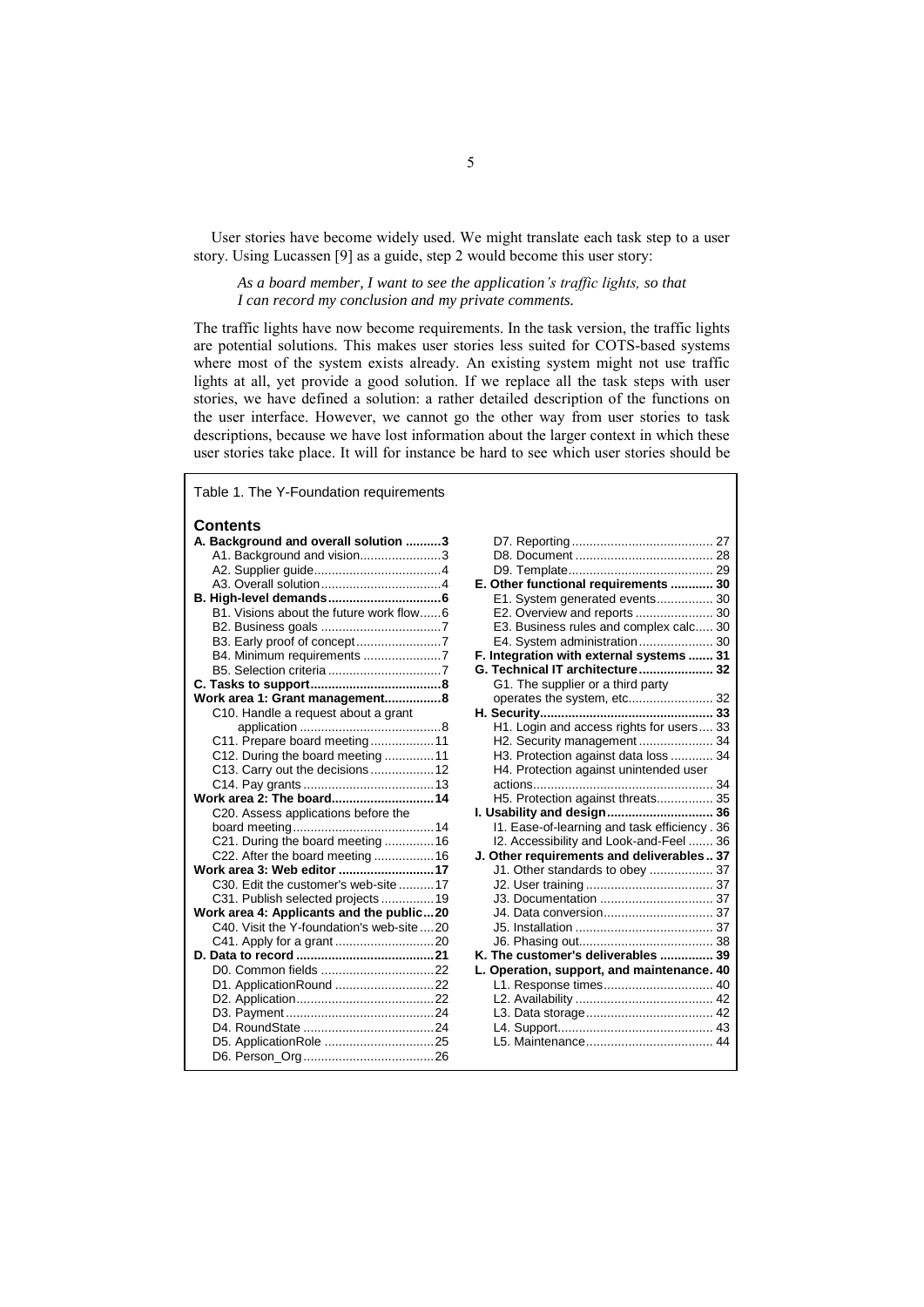supported by a single user screen. An Epic might help here, but there are no traditions or guidelines that ensure that it will group user stories in a useful way. With SL-07, grouping and context description are compulsory.

Stakeholders like user stories [10], probably because they have a simpler and more rigid structure than use cases, and have more user focus than system-shall requirements. However, there are no experience reports about how successful user stories are in fixed-price projects, how stable they are, and how many customer-supplier conflicts they resolve.

Table 1 shows the table of contents for the final SL-07 spec, including the supplier's proposal. Around 30% of the pages are tasks (Chapter C). Another 20% are descriptions of data the system must store (Chapter D). It includes a slim E/R data model and a detailed data description. Business aspects, system integration and nonfunctional requirements take up the rest. All requirements are written in a problemoriented way. Around 90% of Chapters G to L can usually be reused word-by-word.

The spec contains a total of 275 requirements. Of these, 100 are task steps, 80 are descriptions of the fields in the data model (each field is a requirement). The remaining 95 requirements are system integration and non-functional requirements.

User stories and use cases cover only what corresponds to the 100 task steps.

SL-07 is not just a problem-oriented way to express requirements. It provides a convenient format that makes it easy to match requirements with the supplier's proposal, track requirements to test cases, and track business goals to requirements. It also serves as a checklist for what to remember, with realistic examples of everything. Based on experience with many projects, it has grown over the years to deal with new topics, e.g. supplier selection criteria and recently (version 5) EU's General Data Protection Regulation (GDPR).

### **Usability requirements**

Usability is important in most projects, but it is hard to specify in a verifiable way. In the Y-Foundation, usability requirements played a major role in determining whether an issue was an error or a request for change.

The SL-07 template, Chapter I, covers usability requirements. It requires what usability specialists agree on: Make early, unguided usability tests of the user interface (or a mockup) with potential real users; redesign and test with new users until the test results are acceptable (Nielsen [12], Redish et al. [14]).

This cannot be used directly in our case where the complex part of the user interface has only one user (the secretary) and the medium complex part has only four users (the board members). We came up with these problem-oriented requirements:

| Requirements:                                                                                                                                           | <i>Proposed</i> solution                                                                                                                                                                                                                                                   | Code |
|---------------------------------------------------------------------------------------------------------------------------------------------------------|----------------------------------------------------------------------------------------------------------------------------------------------------------------------------------------------------------------------------------------------------------------------------|------|
| 1. The secretary must be able to<br>carry out the tasks in Work<br>Area 1 without serious usabi-<br>lity problems ["Serious"<br>defined below the table | With a functional version of the system, a<br>secretary carries out examples of tasks without<br>guidance. On the way, the secretary may ask the<br>supplier's expert. The secretary assesses whether<br>the system is sufficiently efficient and easy to<br>use. Offered. |      |
| 2. Board members  (similar)                                                                                                                             | (similar) Offered.                                                                                                                                                                                                                                                         |      |
| 3. Potential applicants must be<br>able to carry out the tasks in                                                                                       | A think-aloud test with three potential applicants<br>is made. The user cannot ask when in doubt. This                                                                                                                                                                     |      |

# **Usability I1. Ease-of-learning and task efficiency**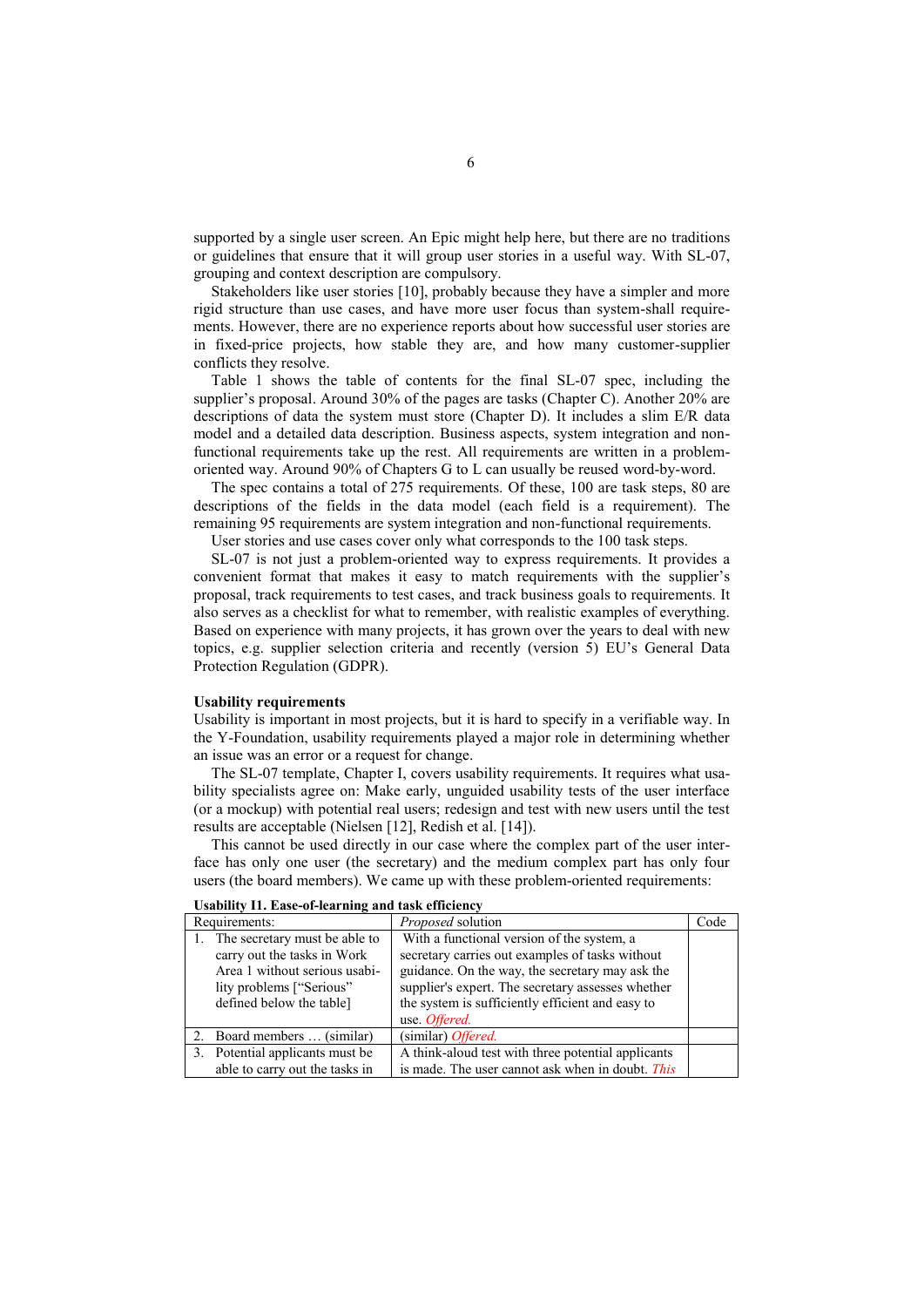|                     | Work Area 4 without serious is the customer's own responsibility. |  |
|---------------------|-------------------------------------------------------------------|--|
| usability problems. |                                                                   |  |

A **serious** usability problem is a situation where the user:

- a. is unable to complete the task on his own,
- b. or believes it is completed when it is not,
- c. or complains that *it is really cumbersome*,
- d. or the test facilitator observes that the user doesn't use the system efficiently.

The first requirement (I1-1) worked well in practice. It says that the users may not encounter serious usability problems during their tasks, and it defines what a serious usability problem is.

The requirements were used in this way: During acceptance testing, the secretary carried out various test tasks. When she was stuck, we recorded it as an issue ("defect"), according to requirement I1-1. Later, the secretary sat next to a supplier specialist, carried out the tasks and asked when needed. Some of the issues were true defects; others were things we learned how to do.

The user interface for the board members was tailor-made, based on the secretary's vision and agile (iterative) development with the supplier. The user interface became intuitive to the board members, but there were many errors in the detail (bugs). They were gradually removed.

For the potential applicant's user interface, we accepted the responsibility (I1-3) and paid the supplier for changes, as we in an agile way developed the web part.

# **4 Elicitation and Specification of the Requirements**

The PM (the author) used 11 weeks to elicit and write the requirements that we sent to the potential suppliers. He spent 40 work hours on it. A month-by-month timeline of the project with hours spent and number of emails handled, is available at the author's web site [8]. Here is a summary:

18-01-2013: The consultant (the author) started his work.

- 02-04-2013: Requirements version 2.4 was ready (34 pages + 3 page data examples). The requirements had been through versions 1.0, 1.1, 2.0, 2.1, 2.2 and 2.3. Each version was the result of interviews, study of existing documents, comments from stakeholders, and a focus group with potential applicants. The contents grew almost chapter by chapter according to the TOC in table 1. Chapters C (tasks to support) and D (data to record) required most of the work. The last parts from Chapter H (security) to Chapter L (maintenance) were around 90% reuse of the template example.
- 10-04-2013: We sent this version to the three suppliers we had selected and asked for a meeting with each of them. They should show how their system supported the requirements. They could also suggest changes to the requirements. They did not have to write anything.
- 06-06-2013: Requirements version 2.5 was ready (still  $34 + 3$  pages). After the meetings with the suppliers, we had 6 comments that we included in version 2.5. An important one was to allow other accounting systems than the present one. No ma-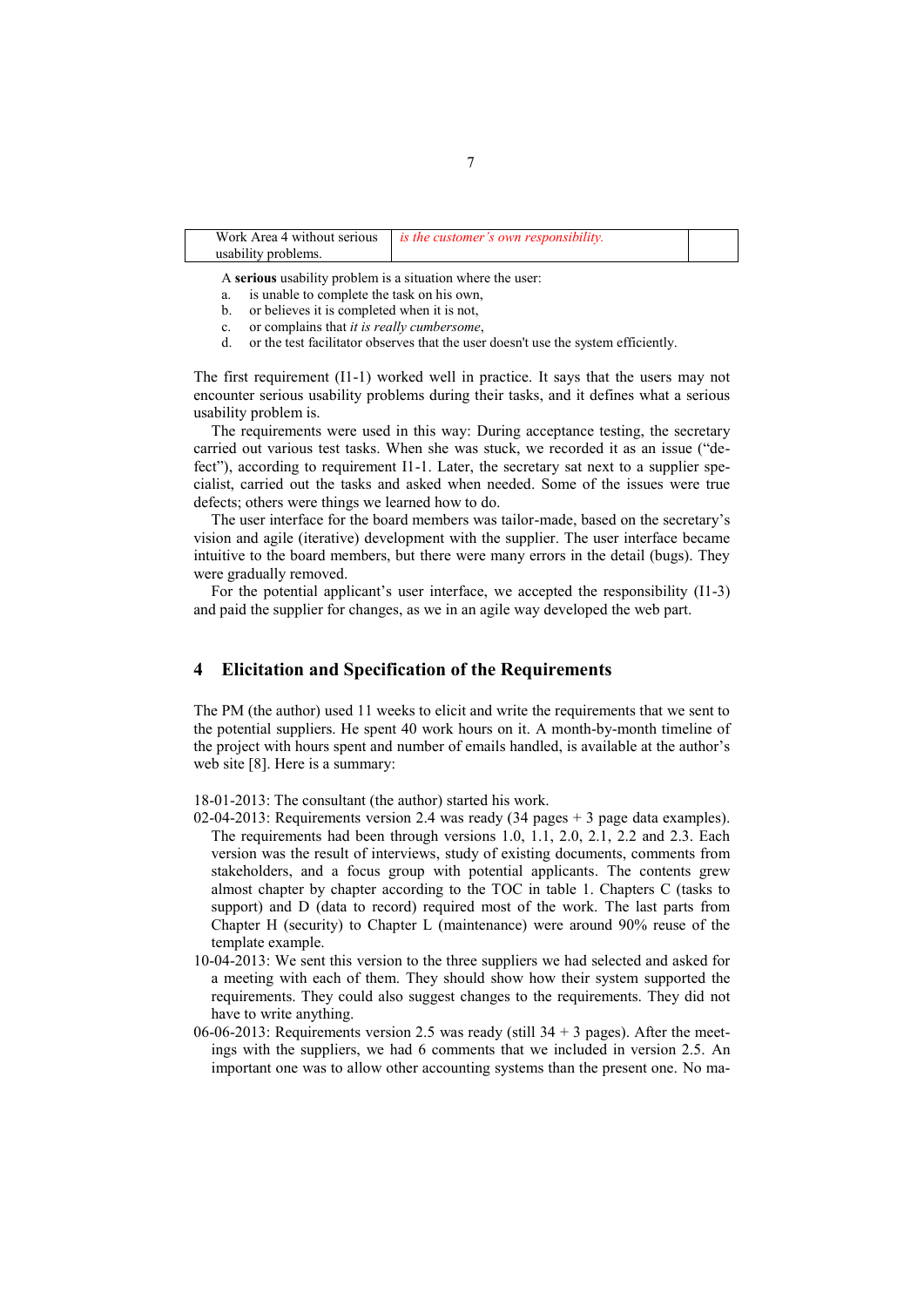jor changes were needed. We sent this version to the three suppliers asking for a written proposal. The supplier should write his proposed solution in column 2 of the requirement tables or as *solution notes* above or below the table. He should also quote the price.

- 28-06-2013: Contract version 1.0 was ready (44 pages). We got proposals from all three suppliers and selected one of them. His version of the requirements with his proposed solution became version 1.0 of the contractual requirements.
- 13-09-2013: Contract version 2.1 was ready (44 pages). During the contract work, we made a few minor changes in the contractual requirements. This is the version available at the author's web site [8]. It includes a detailed change log.

During development, we did not make further changes to the requirements. We managed errors and changes through a list of issues, as explained in the development section below. In two cases, we made an amendment to the contract.

During elicitation, we received many stakeholder comments, but we usually had to restructure them to fit them into the template. Many analysts simply make each comment a new requirement. In fact, some analysts consider requirements a list of the user's wishes. However, this leads to unstructured requirements that are hard to implement and keep track of. In addition, user wishes may be solutions that conflict with the supplier's way of doing things. In our case, we took care to translate the comments into the SL-07 style and insert them in the proper template part. Here are two of the wishes we got, the resulting requirements, and the selected supplier's proposed solution (red in the real document, italics here). In several cases, we had to add more than one requirement to meet the wish:

#### **Wish from a domain expert**

*I want a "private space" for my own comments on the grant application.* We translated it into a task step (functional requirement) and a data requirement. It looked like this, including the supplier's proposed solution in italics:

|  |  | Task C20. Assess applications before the board meeting |
|--|--|--------------------------------------------------------|
|  |  |                                                        |

| Subtasks and variants:                         | <i>Proposed</i> solution    | Code |
|------------------------------------------------|-----------------------------|------|
| 1. Look at the applications you have to assess | The system shows a list of  |      |
| $\cdots$                                       |                             |      |
| $\ddot{\phantom{0}}$                           | $\ddotsc$                   |      |
| 6 [new]. Note your private comments that are   | Noted directly in the list. |      |
| not intended for others.                       |                             |      |

#### **Data D5.** Application role [Name of a data class]

| Fields and relationships:                   | <i>Proposed</i> solution         | Code |
|---------------------------------------------|----------------------------------|------|
| roleType: $\dots$                           | The customer can maintain a list |      |
|                                             | $\cdots$                         |      |
| 9 [new]. private comment: The board mem-    | Yes                              |      |
| ber's private comments. Not visible to oth- |                                  |      |
| ers.                                        |                                  |      |

#### **Wish from the auditor**

*It shall not be possible to pay money to an applicant's bank account until the account number has been approved by someone else than the one who created the account*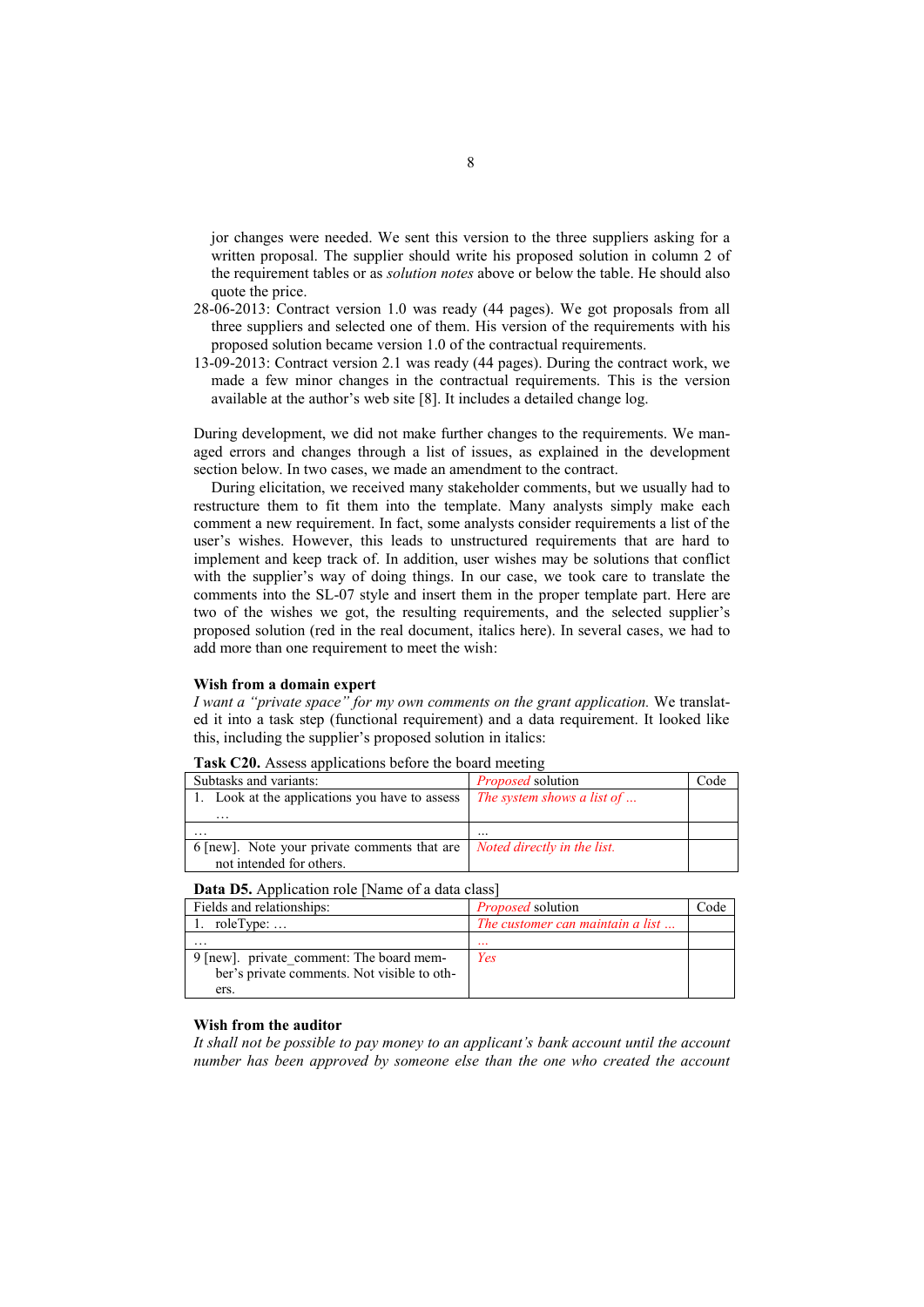*number in the system*. We needed an elaboration. He explained that he had seen fraud where a secretary handled a large grant by changing the applicant's bank account number to his own, paying the amount to it and informing the applicant that the application had been rejected. It became these two new requirements:

**Task C14.** Pay grants

| Subtasks and variants:                                                             | <i>Proposed</i> solution          | Code |
|------------------------------------------------------------------------------------|-----------------------------------|------|
| Make a list of payments                                                            | The system creates the list       |      |
| $\ddot{\phantom{0}}$                                                               | $\sim$ $\sim$ $\sim$              |      |
| 4 [new]. Check that account numbers are what $\int$ If the account number has been |                                   |      |
| the applicant specified.                                                           | changed, this is clearly flagged. |      |

**Security H5.** Protection against threats

| Threats to protect against:                 | <i>Proposed</i> solution           | Code |
|---------------------------------------------|------------------------------------|------|
| .                                           | $\ddotsc$                          |      |
| 5 [new]. The system must prevent that some- | The system can in the payment list |      |
| one forges the bank account number prior    | show what originates directly from |      |
| to the payment.                             | the applicant                      |      |

# **5 Supplier Selection**

In general, suppliers spend a lot of time and money on proposal writing and customer meetings, often more than 500 hours for a proposal. Making it easy for them is important for getting good proposals. In our case, the three suppliers found it easy to reply. According to their comments, a supplier spent only 20-30 work hours. There are several reasons for this.

First, the requirements were short, just 34 pages. According to the suppliers, traditional requirements in this domain are hundreds of pages.

Second, the suppliers did not have to write anything before the first meeting. They just had to present their solution and explain how it met our requirements.

Third, when they sent their written proposal, they could easily write how their system met each of the requirements, because the demand (e.g. the task step) was clearly visible. However, only two of the three suppliers did this.

Fourth, when we had received and discussed the proposal with the supplier, we took the burden of editing the proposal and sending it to the supplier before he quoted a price.

**Supplier A** offered a solution based on Microsoft's CRM-system (for managing communication with customers), Microsoft's SharePoint, etc. SharePoint was used also to develop the Foundation's web-site. Everything was standard components that were configured and combined. No programming was necessary.

Supplier A didn't reply to each of the requirements. He described the solution as a list of modules to be delivered, e.g. "customer management, segmentation, internal case management". We couldn't see how all of this related to the Foundation's work.

However, we had the promised meeting where we discussed their proposal. During the meeting, we managed to walk through all the SL-07 requirements, listen to the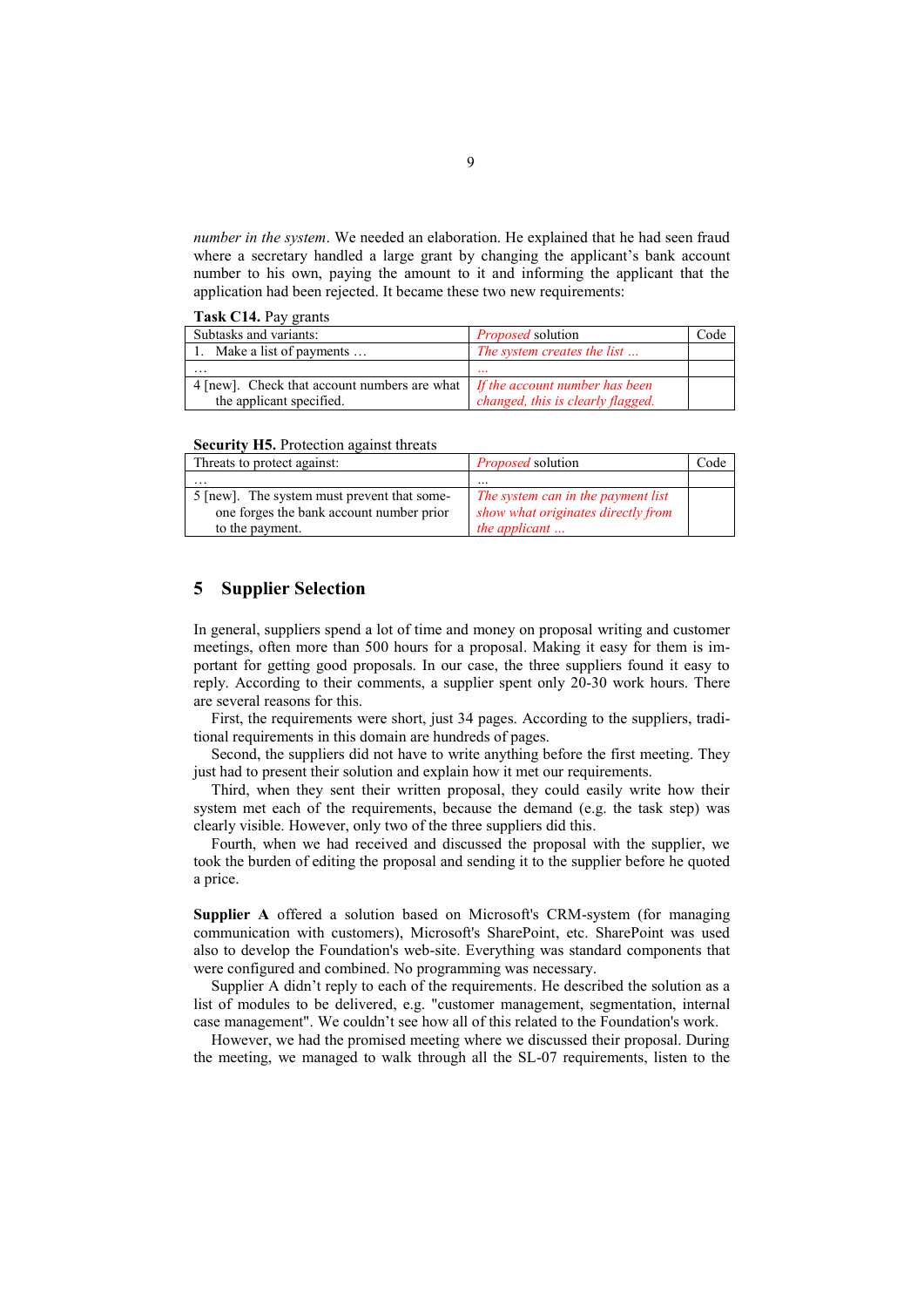way they planned to support them, and take notes. Next, the PM edited the notes into the SL-07 requirements and returned them as the agreed solution.

**Supplier B** offered a solution based on their own extensions to SharePoint, Outlook (e-mail) and either Navision or eConomic (accounting). SharePoint was also used to develop the Foundation's web site. Possibly, a bit of programming would be needed for the Foundation.

B had carefully written their solution proposal for each of the Foundation's requirements, but in several essential places they just wrote "needs more analysis". For instance, it was obscure how the accounting system would be integrated. Some solution proposals showed a misunderstanding of the needs.

**Supplier C** offered a solution based on their existing case management system (an extension of Microsoft's SharePoint), Outlook (e-mail), Navision (accounting) and Wordpress (Open source system for development of the Foundation's web-site). Possibly, a bit of programming would be needed for the Foundation.

C had carefully written their solution proposal for each requirement. As an example, the most important central overview screen (the list of grant applications) was shown in graphical detail. The SL-07 requirements including solutions were 44 pages. The most uncertain parts would be tested early in the project and both parties could terminate the contract if the test failed (proof-of-concept, requirements B3).

**Choice:** We chose supplier C based on three factors: Financial benefit, risk, and cost of product including 4-years of operation. See details on the author's web-site.

# **6 Development**

The plan was that the system should be acceptance-tested early December 2013 and the 4-week operational test completed before New Year. Actually, full delivery didn't take place until end of September 2014 (a delay of 9 months). Here is a summary of the development steps:

- 18-09-2013: We sign the contract with supplier C and start development. The supplier had identified integration with the accounting system, tax reporting and automatic bank transfer as the most risky parts. He had not tried this before. The plan was to make a POC (Proof of Concept, B3) to reduce the risk. However, it turned out that the bank needed many weeks to give electronic access.
- 11-10-2013: We accept the POC although we have not completed an electronic bank transfer. However, the system can do all the preparatory work. The system is able to make the basic communication with the accounting system, which is supposed to handle also the tax reporting. Implementation of the applicant's parts, the board's parts, and the secretary's parts continues.
- 11-11-2013: According to the contract, the supplier should have completed the system test by now, but he needs just a few more days. Everything looks promising.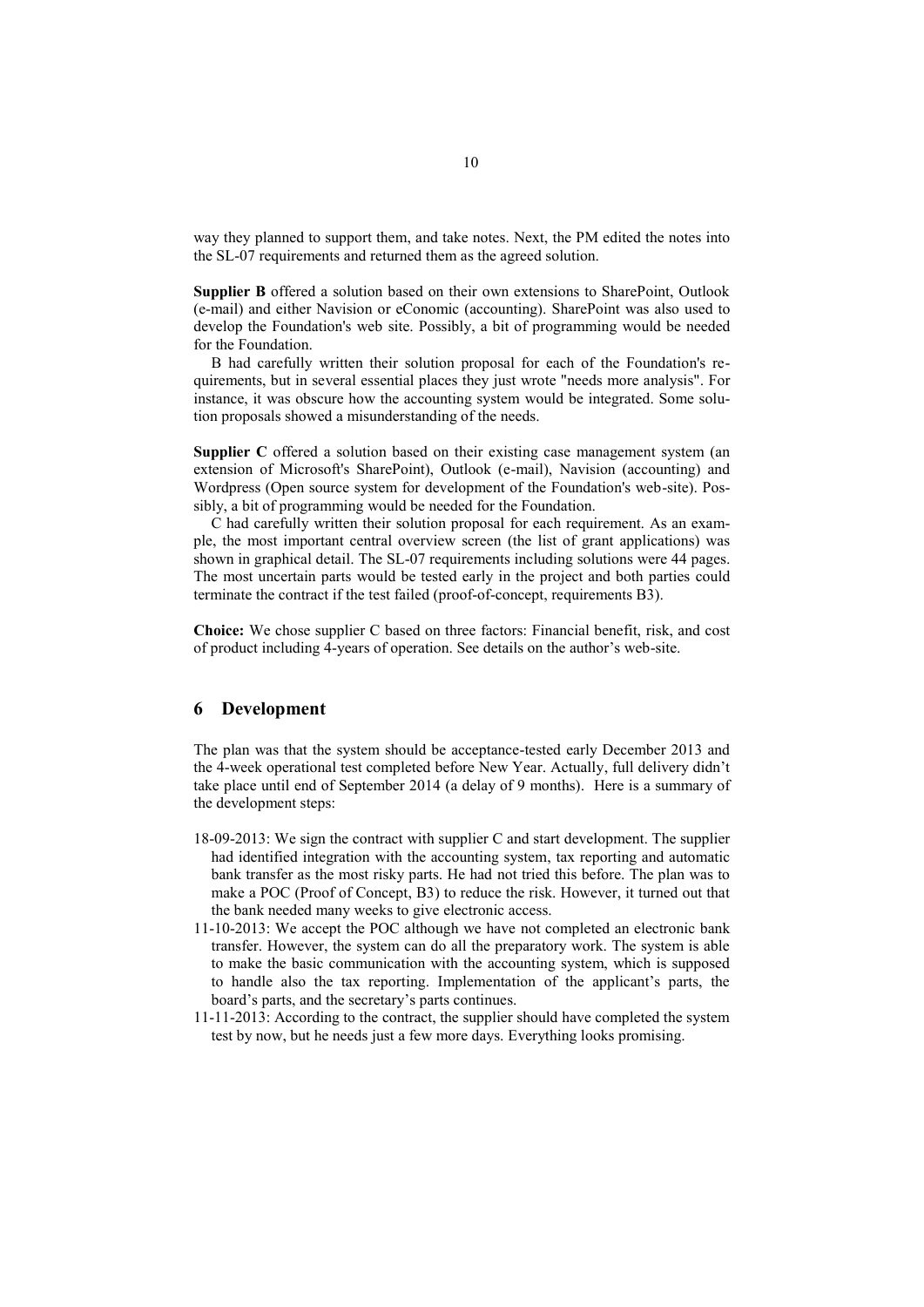- 14-11-2013: To speed up things, we run our first acceptance test. We don't get very far. We encounter and report 23 issues (defects, mistakes, etc.).
- 20-11-2013: The supplier reports *system test passed*. We try acceptance testing again, but don't get much further. The list of issues grows, some issues are resolved, many remain open or are reopened. The ambition was to deploy the entire system before Christmas, where applicants become busy sending grant applications. We decide to focus on the on-line application part and delay other parts.
- 23-12-2013: We deploy the on-line application part. It works fine, although some applicants need assistance to circumvent system issues. At the application deadline 15-01-2014, we have 225 applications. There are now 69 issues on the list, including the closed ones.
- 31-01-2014: We have now been in operational test for the four weeks specified in the contract. There are only 12 open issues on the list. They seem tiny and we agree that they can be handled during the warranty period. We accept delivery and pay the supplier the full amount (around 100,000 \$) plus 40 hours for changes.
- 25-02-2014: The system parts for the board and the secretary work miserably. Often the users have to login for each document they want to see. This is extremely cumbersome because a grant application contains several documents. Errors come and go. We focus on repairing the issues. The PM strives to postpone discussions about issues being defects or changes, to meetings in the steering committee.
- 27-03-2014: The great grant meeting in the board. The supplier has an expert in the room to offer support. Fortunately, the meeting is a success. Although a bit slow, everybody can see each other's vote. Earlier the board spent the whole day discussing the applications. Now they have already agreed on most of them (those with four red lights or four green lights in the list of applications). In around an hour, they deal with the applications that need discussion. They spend the rest of the meeting discussing strategic issues, which they did not have time for earlier.
- 15-04-2014: The secretary cannot handle the grants. There are things she doesn't know how to do and outright errors in the system. The supplier is silent. There is no financial incentive anymore. We escalate the problems to the CEO level and things move on slowly.
- 01-09-2014: There are still 9 open issues on the list.
- 01-10-2014: The last issues have been resolved or renounced. The business goals are met and the users are happy with the system.

### **Test cases and user manual**

For the acceptance test, we developed a test script that would cover test of most of the requirements. It had one or more sections for each of the requirements sections. Here is part of the script for tasks C12 and C21:

### **Test script: Section 6. C12 and C21. During the board meeting**

- NN [Secretary] and a [simulated] board member work concurrently with the system.
- 1. Board member writes own public and private comments for application L and M. Votes yellow for both.
- 2. Check that NN and other board members can see the vote and the public comments.
- 3. NN records for application L: green, M: red, C: green.
- 4. NN records that C is worth publishing.
- 5. Ask the board to confirm that everything is correct. Start time monitoring, 12 hours.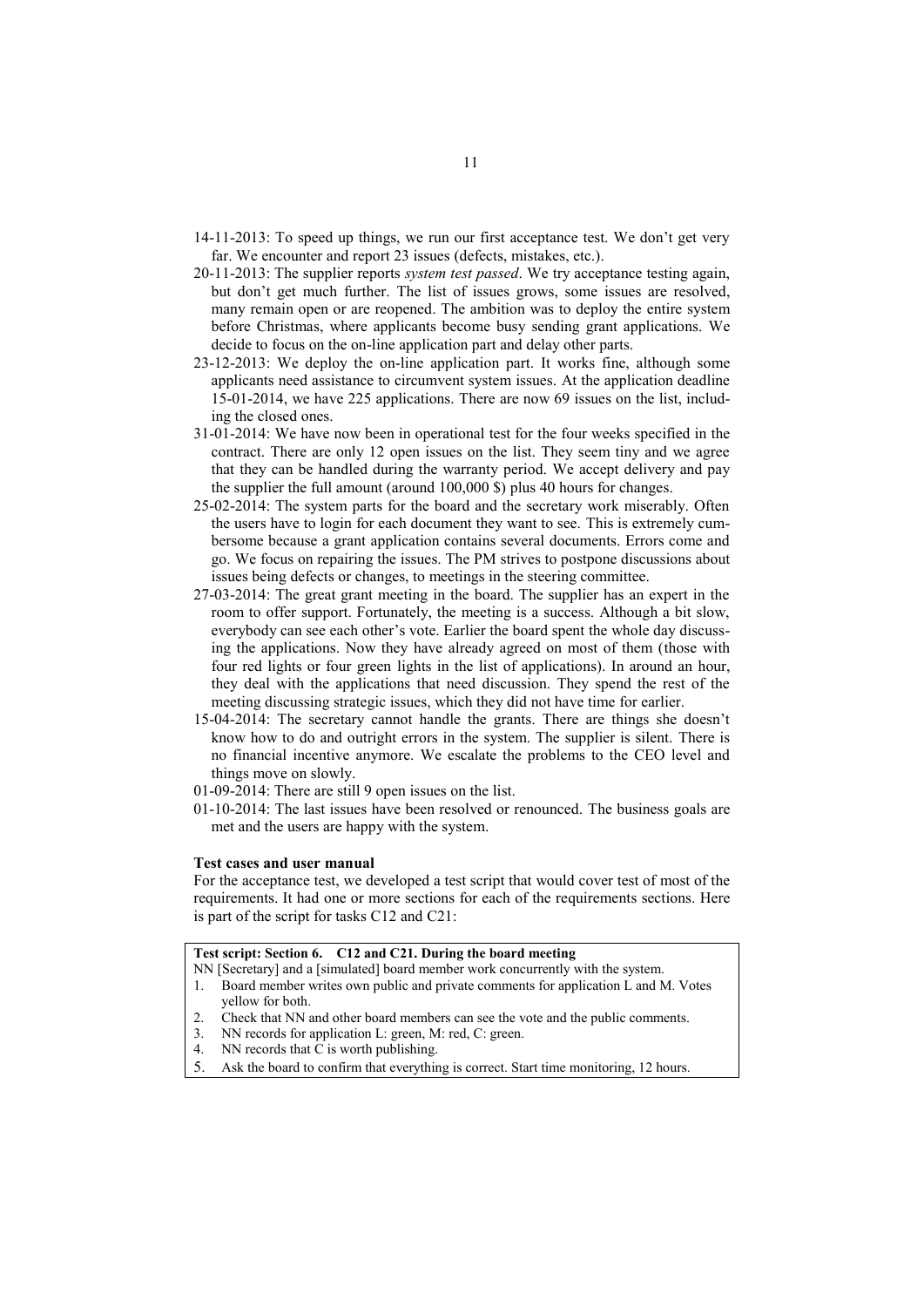In a copy of the requirements, we made the code columns refer to the line or lines in the test script that would test this requirement. Now it was easy to spot the requirements that were not tested.

**User manual**. As explained above, the secretary's part of the system was not intuitive. New secretaries would come aboard and would need help. Since the task part of the requirements corresponded to observable periods of working with the system, it was obvious to make a guide section for each task.

So we did. Basically, each guide section consisted of a screenshot of the situation, and for each button a callout with a short explanation of the subtask which would use it. We tested the first part of the user manual with a potential secretary. The result was that it would not suffice as a stand-alone manual, but with a bit of initial personal explanation, it allowed a new secretary to experiment on his own.

### **7 Error Handling and Issue Resolution**

During the project, the list of issues grew to 130 (including 23 from the first test). At the end, they were all closed, i.e. resolved or renounced.

We can classify issues in this way:

- 1. Defect: The system violates the requirements. The supplier must cover the cost of repair. Includes serious usability problems where the system could do what the user wanted, but the user couldn't figure out how (requirements I1-1 and I1-2).
- 2. Failed expectation: Although not specified as a requirement, the developer should have known and must cover the cost. Includes obvious errors. Danish contract law uses this principle.
- 3. Change: A new or changed requirement. The developer couldn't know. The customer must pay for the repair.
- 4. Ignore: A mistake, a duplicate, cannot be reproduced, or the customer decides to accept it as it is.

Using these definitions, we get the number of issues shown in Table 2.

There are 45 defects (violated requirements). From the customer's point of view, it is an advantage that issues are classified as defects, rather than changes (for which he has to pay). More than 60% of the defects were violation of usability requirements and security requirements (H4-2 and H4-3, protecting against human mistakes). See examples below.

Table 2. Issues according to type 45 defects related to these requirements: 18 related to usability (Chapter I) 10 to security (H) 7 to deployment (J) 5 to tasks (C) 2 to data (D) 1 to system integration (F) 1 to response time (L1) 49 failed expectations 22 changes 14 ignore 130 Total

The 49 failed expectations can be obvious bugs or issues the supplier should know. See examples below. There are 22 change issues. The customer had to pay. Here, better elicitation might have helped (see the *discussion* section below).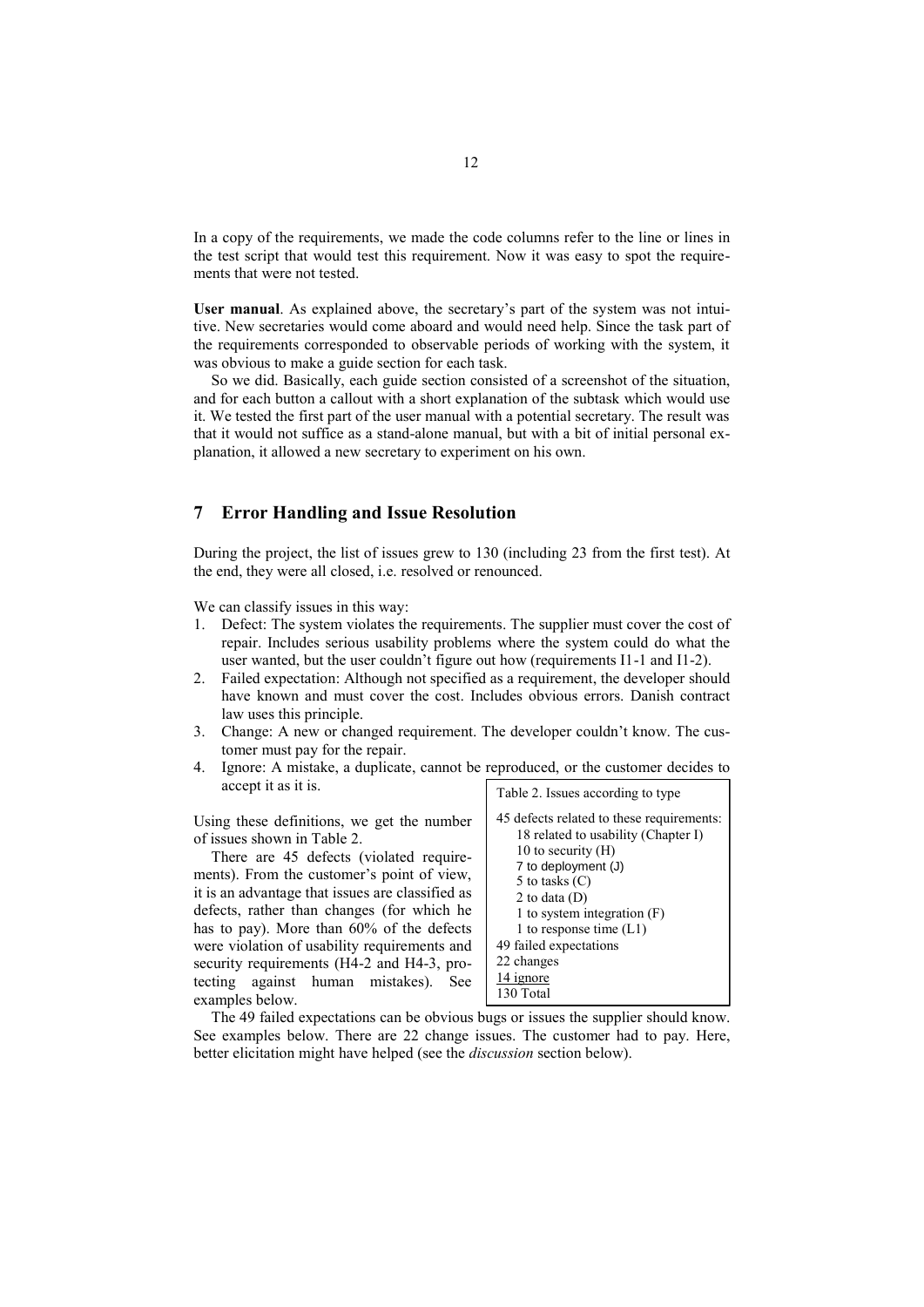### **Examples of defects (violated requirements)**

- #F8 When the user scrolls far down the application list, the list headings disappear. [Violates I1-2. It was a serious usability problem for the board. See discussion of #F8 below.]
- #F13 The test person applied for 81.000 DKK, but it ended up as 81 DKK. [Denmark uses decimal comma. Violates H4-2: All data entered must be checked for format, consistency and validity.]
- #25 When sending bulk emails to all rejected applicants, we need to make a few individual changes. Not possible, said the supplier. [Violates C13-11, where the supplier had proposed this solution: *The secretary can change them individually before sending them*. So he had to find a solution – and he did.]
- #28 Wanted to pay an applicant. By mistake, the secretary clicked one with red lights, meaning *reject*. The system couldn't undo it. [Violates H4-3: The user must be able to correct mistakes easily.]

### **Examples of failed expectations**

- #F23 File names in the application form: Only the top half of the letters are visible. [This is an obvious error. You would not write a requirement about such details.]
- #71 Port 80 must be used in the upload part of the web-site. For security reasons, many companies block other ports. [The supplier used another port, and as a result many professional applicants couldn't upload their application. We argued that port 80 was the usual default, and that the supplier had announced the solution as accessible from everywhere.]

#### **Examples of changes**

- #44 It must not be allowed to upload travel applications without an Excel budget.
- #70 The grant receiver's bank account should show the payment with the receiver's project ID. We showed the foundation ID only. Important for universities that receive grants for many projects. They couldn't trace the payment to a department. [We had missed this rule because we forgot to treat the receiver's accountants as stakeholders. Fortunately, the error was easy to repair. ]

### **Example of issue resolution**

**#F8 Scrolling a list with headings**. The board member's list of applications has a line for each of the 200-300 applications. It has 16 columns, including 5 "traffic lights", one for each member and one for the secretary. When the user scrolled down the list, the headers moved away too and the user couldn't see what was what. It was a serious usability problem. We had this dialog with the supplier:

- Supplier: It is web-based, so it is impossible to do it better.
- The PM found a solution on the web and gave the supplier the link. It *is* possible.
- Supplier: It will be costly.
- We: It is a usability defect (I1-2), so do it, please.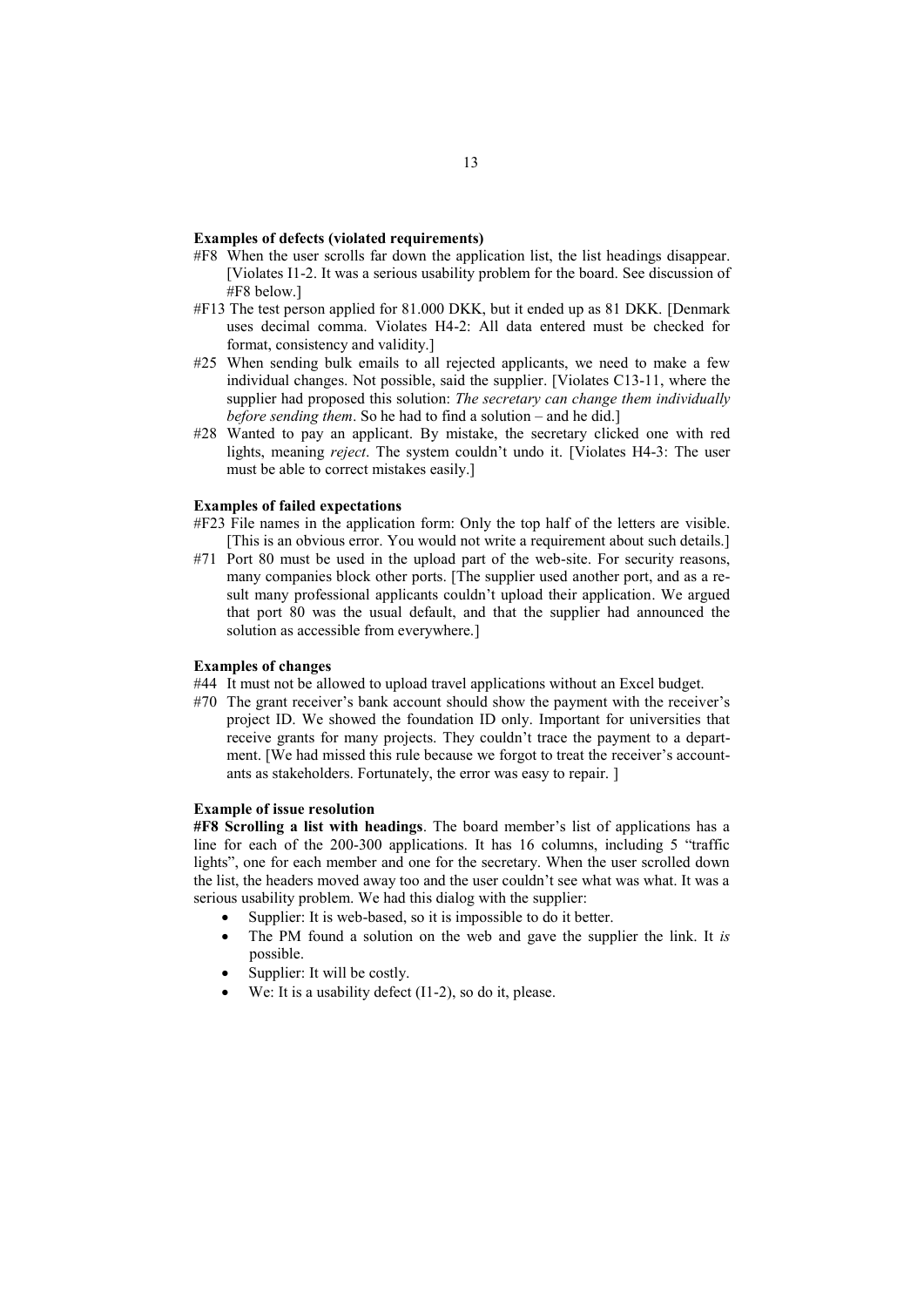### **8 Discussion**

### **Why was delivery late?**

The selected supplier suggested developing and deploying the system in 3 months, based on his COTS system. Actually, it took 11 months. The reasons were:

- 1. The supplier had been too optimistic with system integration. The POC (Proof of Concept) had not revealed the complexities, partly because we had not anticipated that the bank needed many weeks to provide electronic access.
- 2. For a complex web application that handled also Office documents, browsers turned out to behave differently and it was hard to figure out what to do.
- 3. For programming, the supplier used a subcontractor without domain knowledge. This caused many misunderstandings, also because the communication path became long.
- 4. We had accepted the delivery and paid the supplier, assuming that the few open issues could be handled as maintenance. This removed the financial incentive for the supplier, and things went very slowly.

It is hard to see that additional requirements would have reduced the delay. Better project management would.

### **Would traditional requirements help?**

Traditional requirements in this domain are hundreds of pages, told the suppliers. The author has experienced it himself. The university where he works wanted a casemanagement system for the entire university. It was a bit more complex than the Yfoundation system, e.g. because it had to handle many types of cases. The project manager and the author wrote SL-07 requirements similar to the ones for the Yfoundation. We spent around 60 hours to do this. The spec was 45 pages. However, in order to speed up the process and avoid a full EU acquisition, the university wanted to build on an existing requirements framework for case management systems, where several suppliers had been prequalified. So the university hired two consultants. They spent around 100 hours to move various SL-07 requirements into the system-shall framework. They refused to include usability requirements because *it was impossible to define usability, so forget about it.* (As explained above, usability requirements saved many troubles in the Y-Foundation case.)

The result was a requirements specification of 240 pages with lots of mandatory requirements. The contract part was an additional 120 pages. Just having suppliers send a proposal was a problem. We got two proposals, only one of which met the mandatory requirements. The conclusion is that this kind of requirements would not have helped. SL-07 doesn't use mandatory requirements because requirements can rarely be assessed in isolation. They interact. Instead you may insist on adequate support of requirements *areas*, e.g. board meetings or usability. In the Y-Foundation, the mandatory "requirement" was that the business value of the entire acquisition shall be positive (requirements section B4).

#### **Avoiding the issues**

Issue handling takes time, also for the issues where the supplier has to cover the cost. To what extent could we have prevented the issues? Let us look at the issue classes one by one: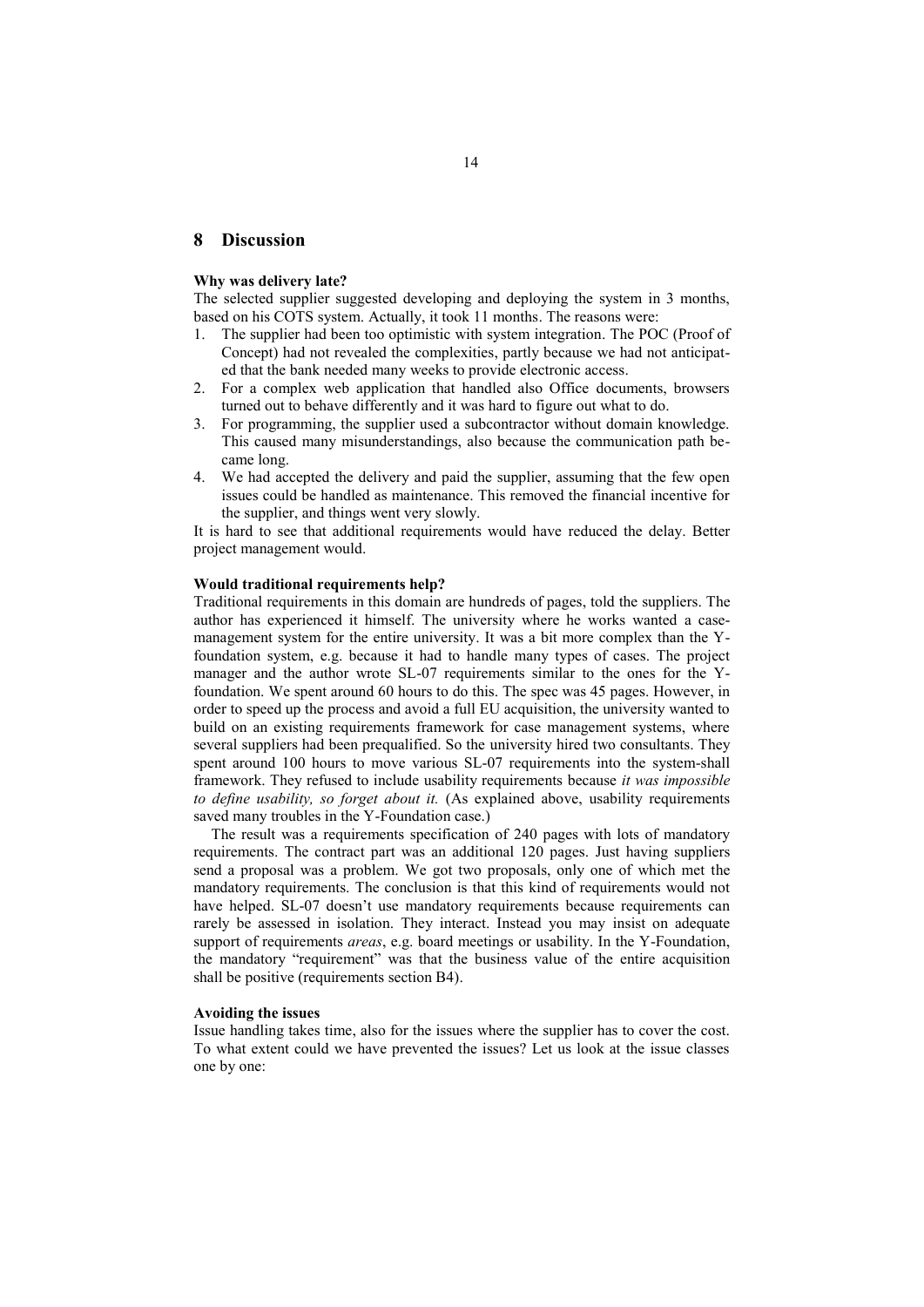**Defects:** Defects are violated requirements, so defects are a sign that requirements work well. Otherwise, the issues would have been changes at the customer's expense. But it still makes sense to prevent them. More than 60% of the defects were usability issues and handling human mistakes. You would expect that they might be prevented by early prototyping, but most of them are of a very technical nature and would not have been caught in this way. As an example, it seems unlikely that any of the four defects above would have been caught by prototyping. Would agile development help? No, all the new parts of the system were developed in an agile way.

**Failed expectations:** Again, most of them are very technical, and better requirements would not help.

**Changes:** Thirteen out of the 22 change requests were about data not being shown when needed, doubts about mandatory data fields, or confusing labeling of data fields on the user interface. If the supplier had accepted responsibility for usability of the applicant's web interface, these issues would have been defects. A more profound change was that a new application state was needed in addition to the nine specified. Fortunately, none of the changes were costly to implement (40 hours total).

Better requirements elicitation would have helped, e.g. the customer exploring the data presentation with prototypes or wireframes. The wire frames would fit into SL-07 as *solution notes*, in that way not being requirements.

**COTS or tailor-made:** As expected, the problem-oriented requirements were equally suited for the COTS parts and the tailor-made parts. Traditional *system-shall* requirements or user stories are less suited for COTS, because the COTS system may support the need, but not in the system-shall/user story way.

# **9 Conclusion**

The case study has shown the following benefits of problem-oriented requirements in this project. Since there is no similar study of other ways to specify requirements, we have little to compare with. The hypothesis is that the benefits below can be expected in other projects too, if they are based on SL-07 and have an analyst with solid SL-07 experience.

- 1. The problem-oriented requirements were 5 times shorter than traditional requirements in the same area.
- 2. The requirements were well suited for COTS-based solutions, since they didn't specify what the system should do, but only what it was to be used for.
- 3. Elicitation and requirements writing took just 40 hours. This was due to reuse of the SL-07 template example and the way it expresses requirements, but also to the author having extensive experience with SL-07.
- 4. Stakeholders could understand the requirements and explain what they missed.
- 5. Suppliers could write excellent proposals with a modest effort (20-30 hours).<br>6. It was easy to select the winner because we could se what each proposed.
- It was easy to select the winner because we could se what each proposal supported well and poorly.